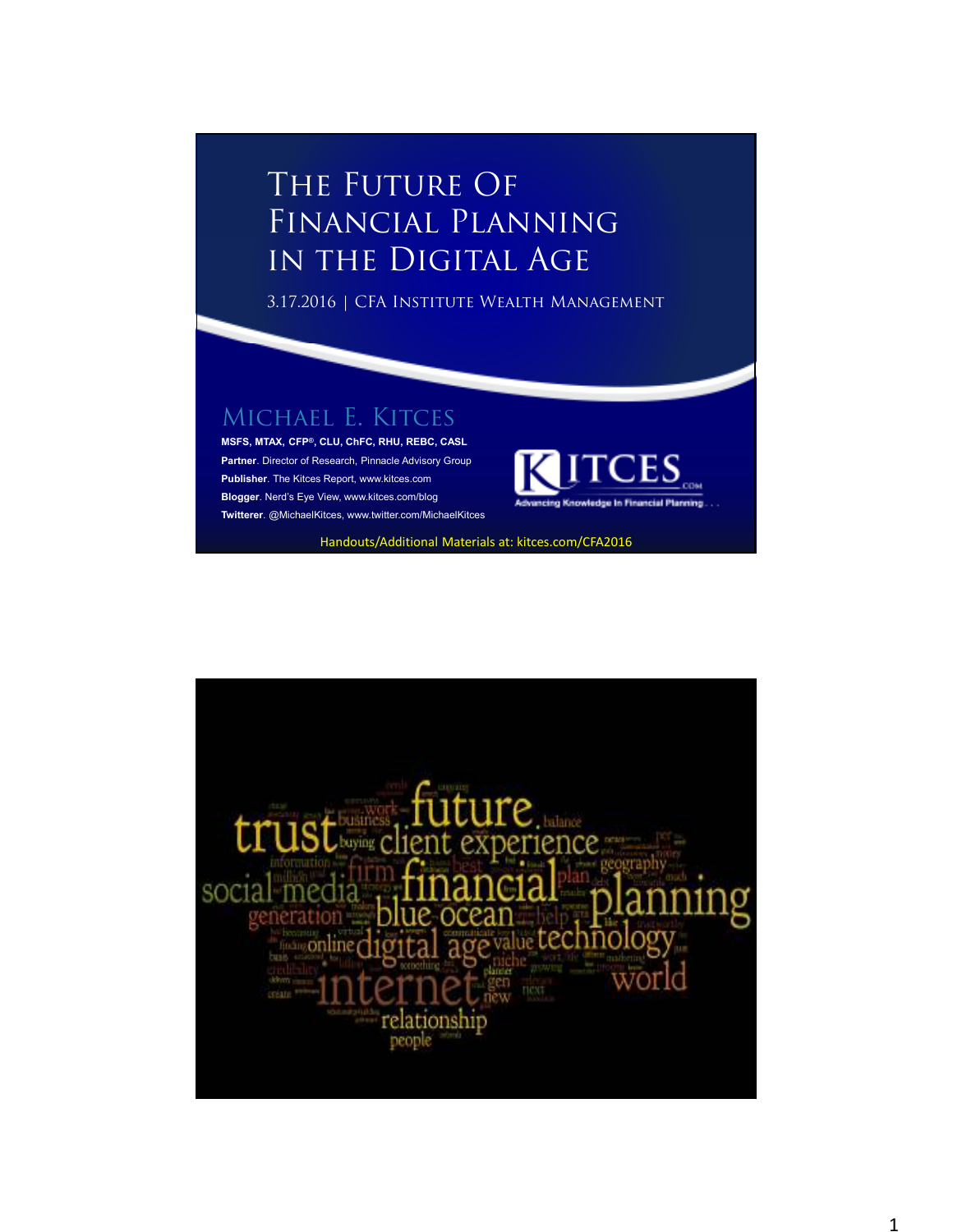

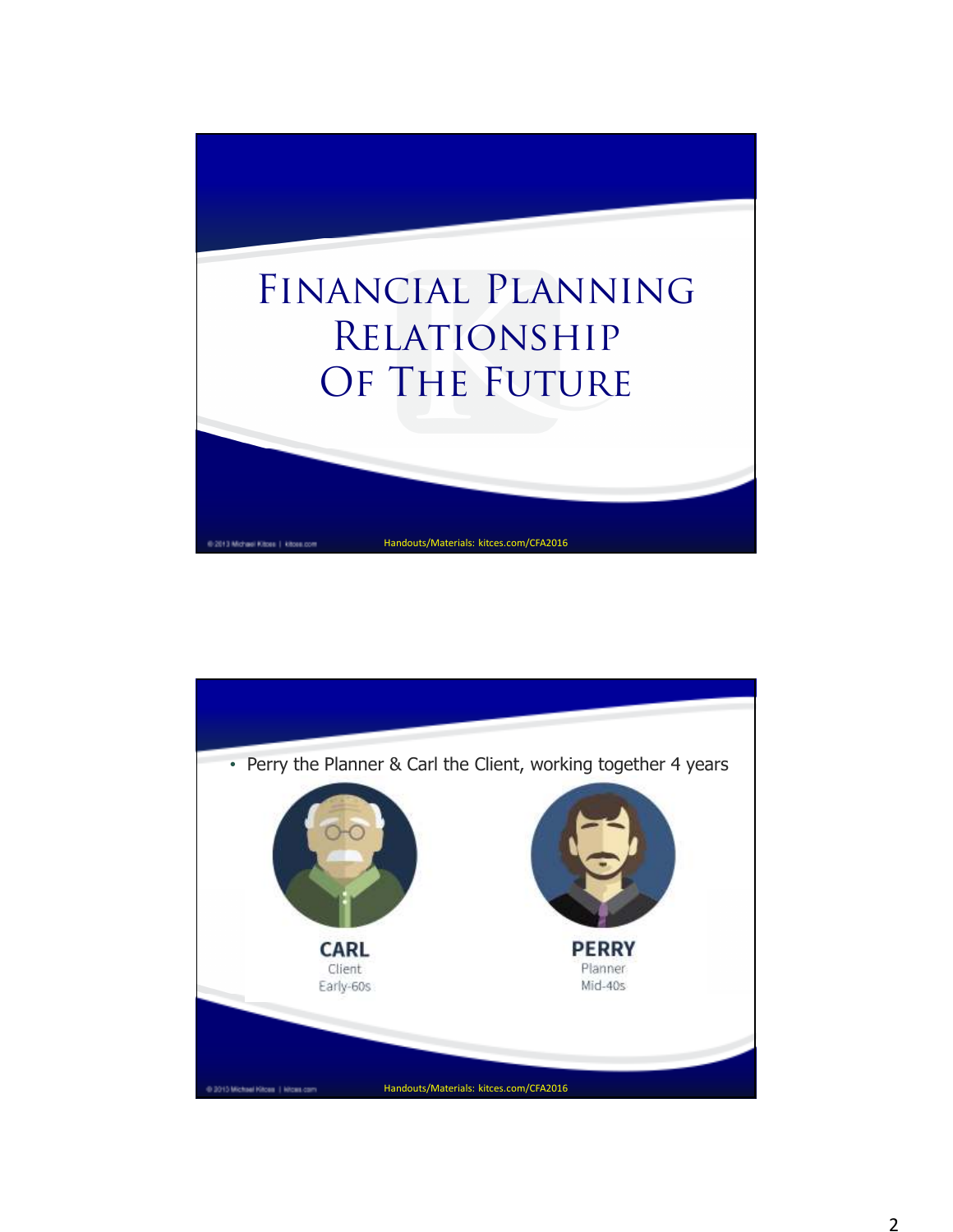

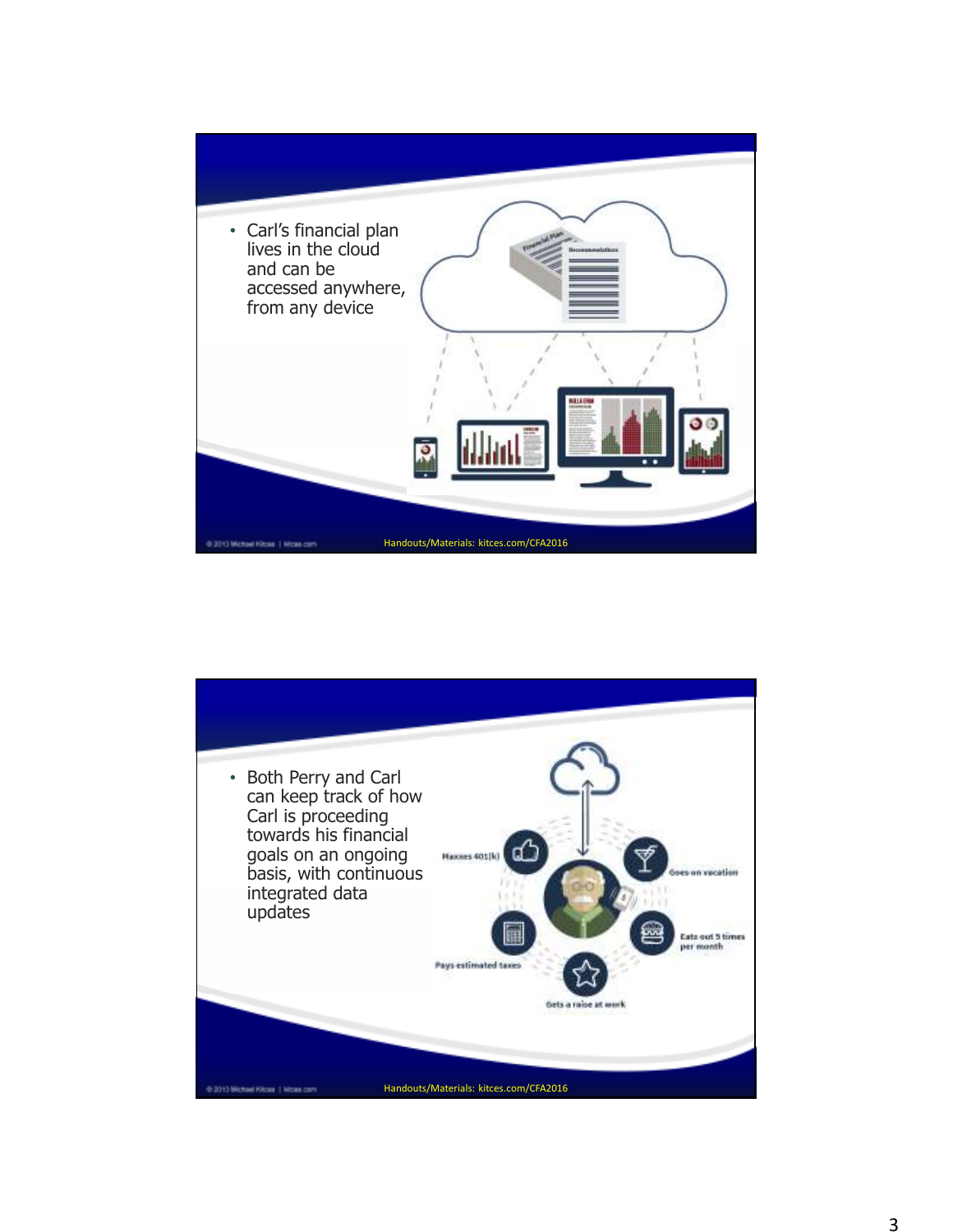

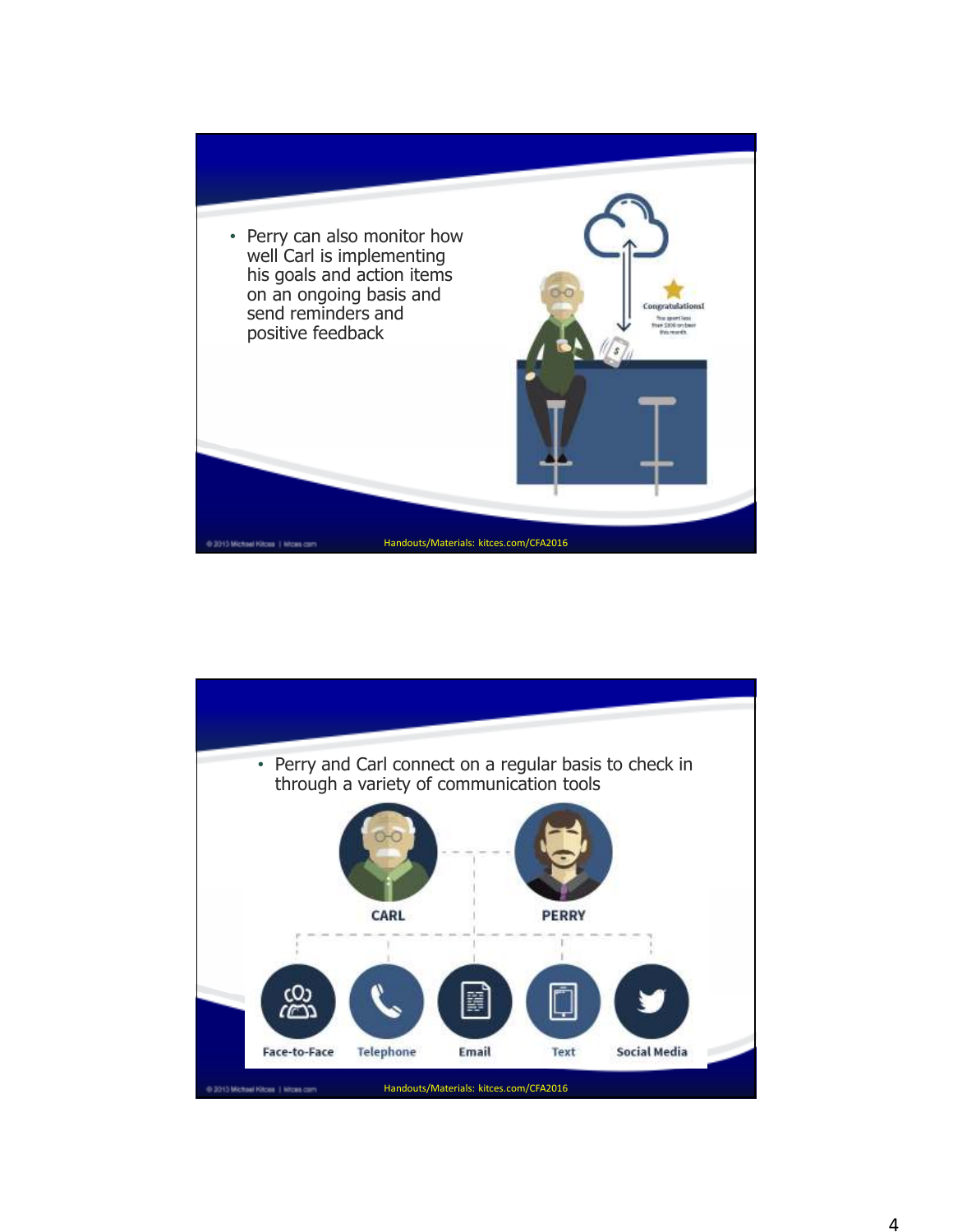

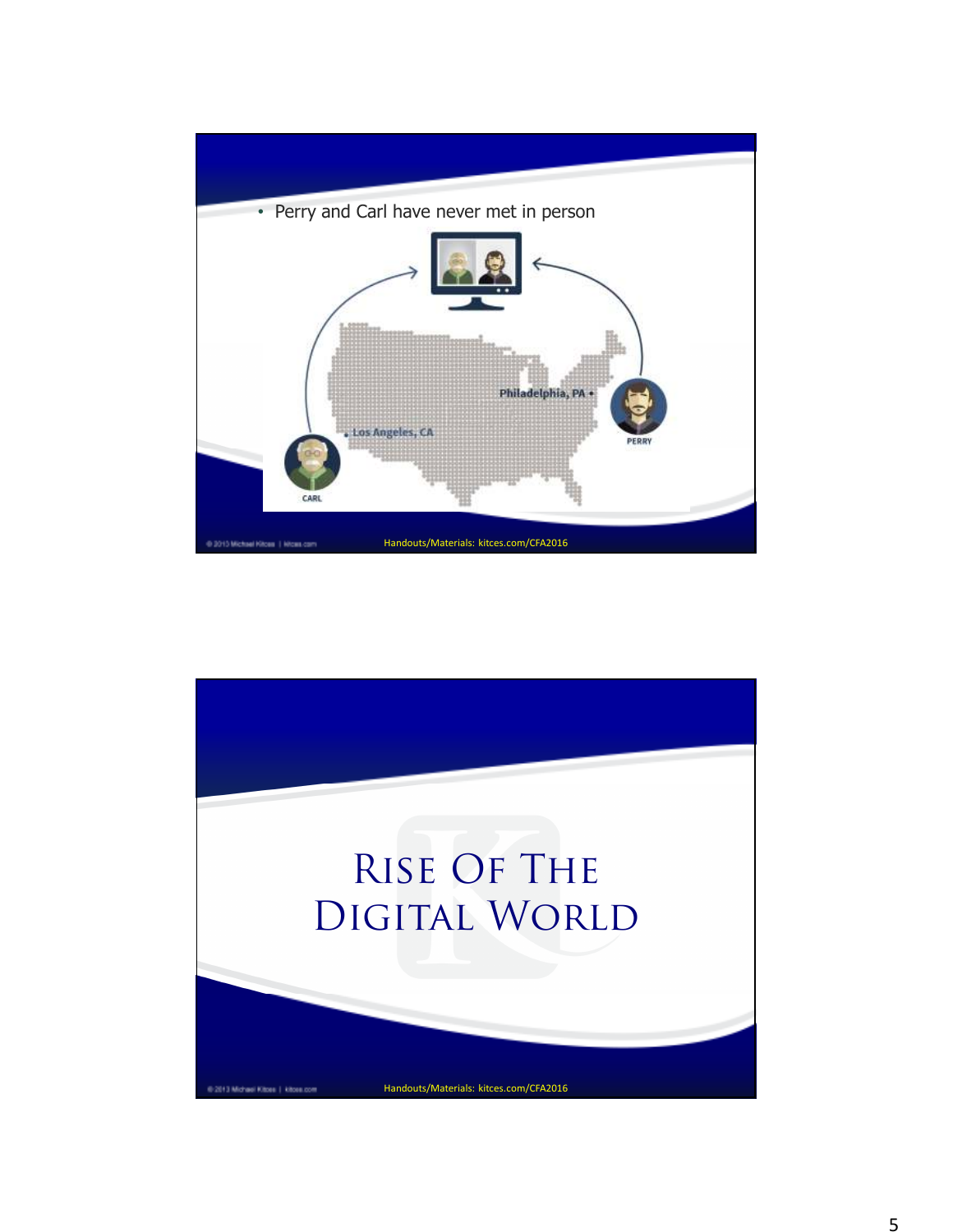

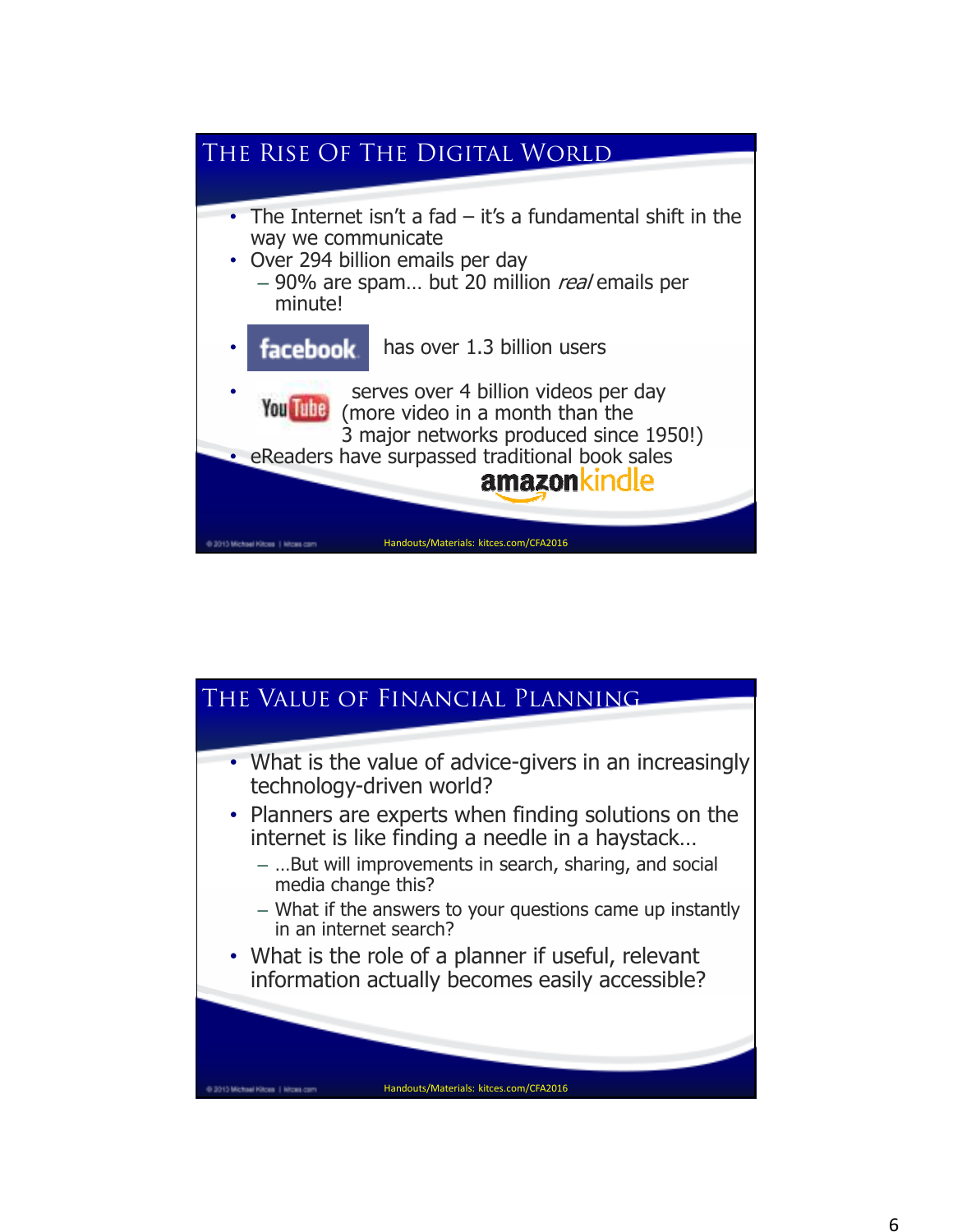## The Value of Financial Planning



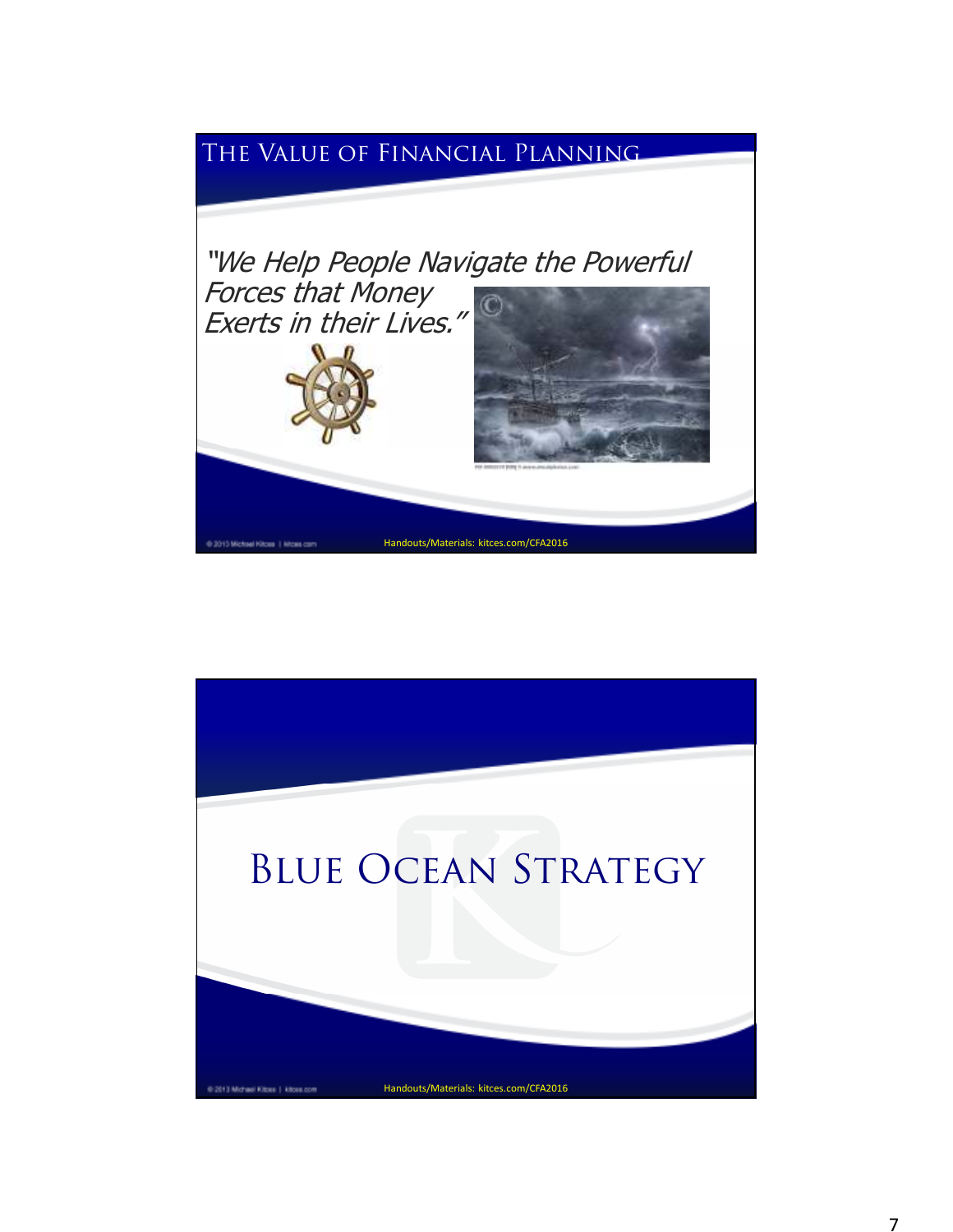

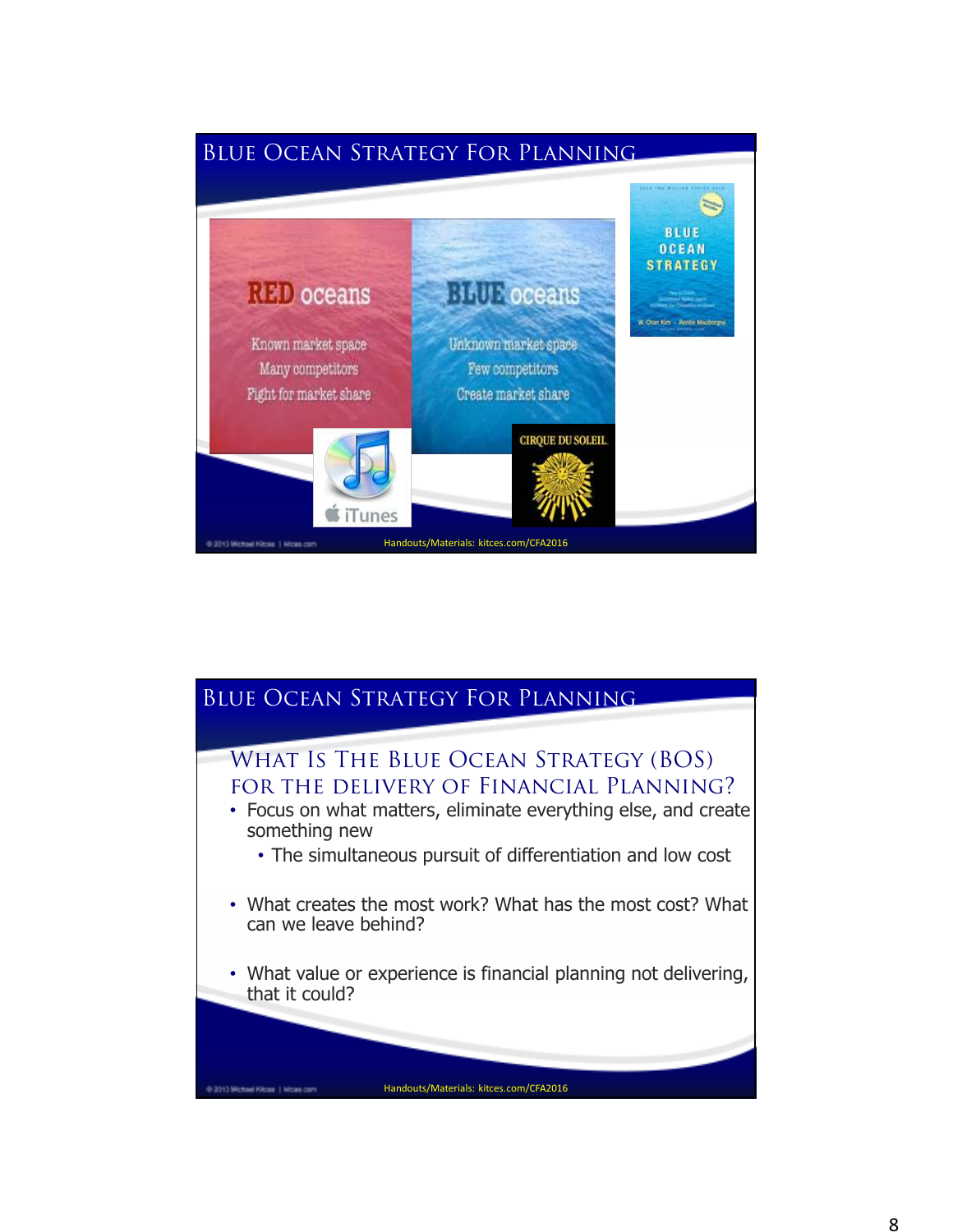

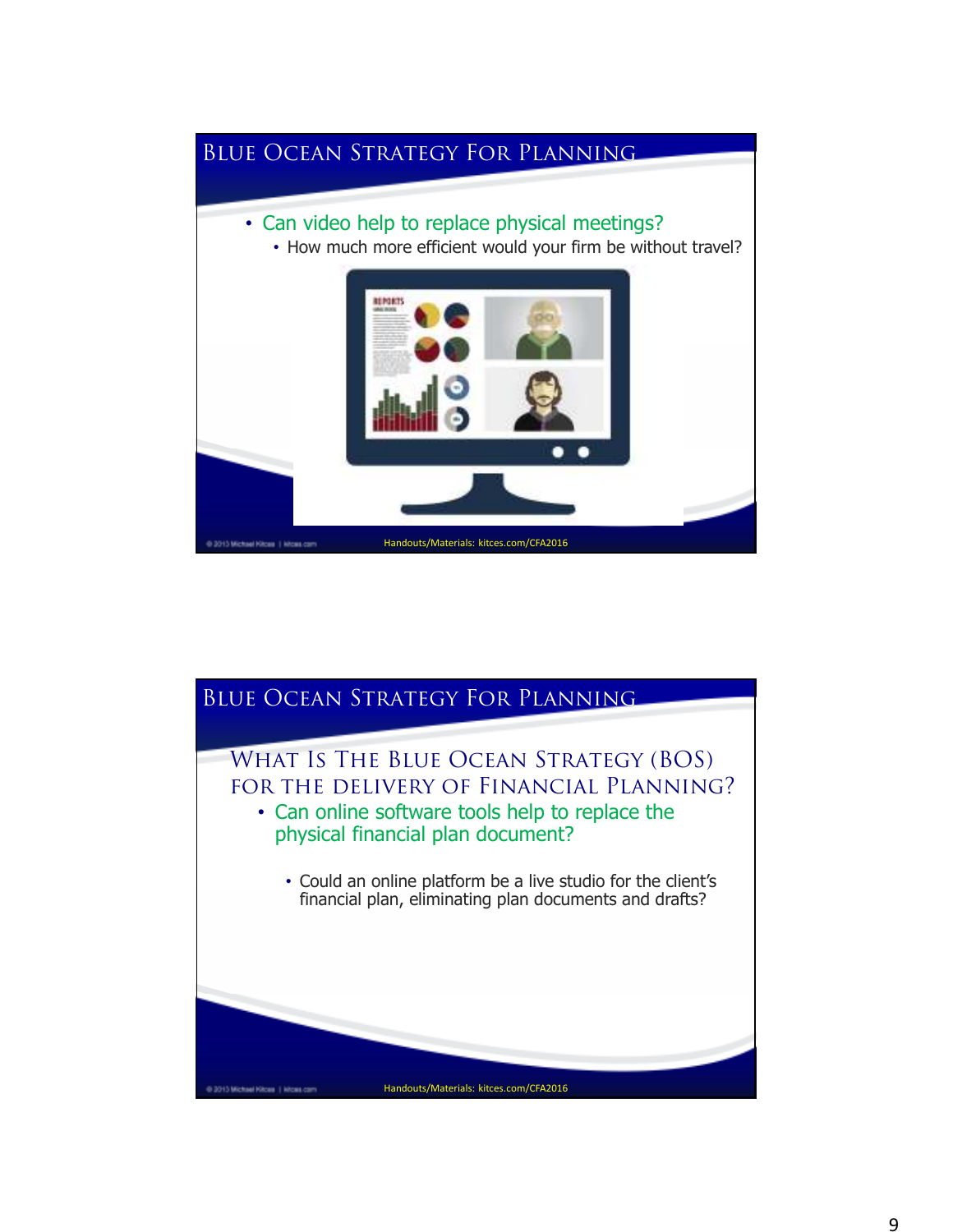

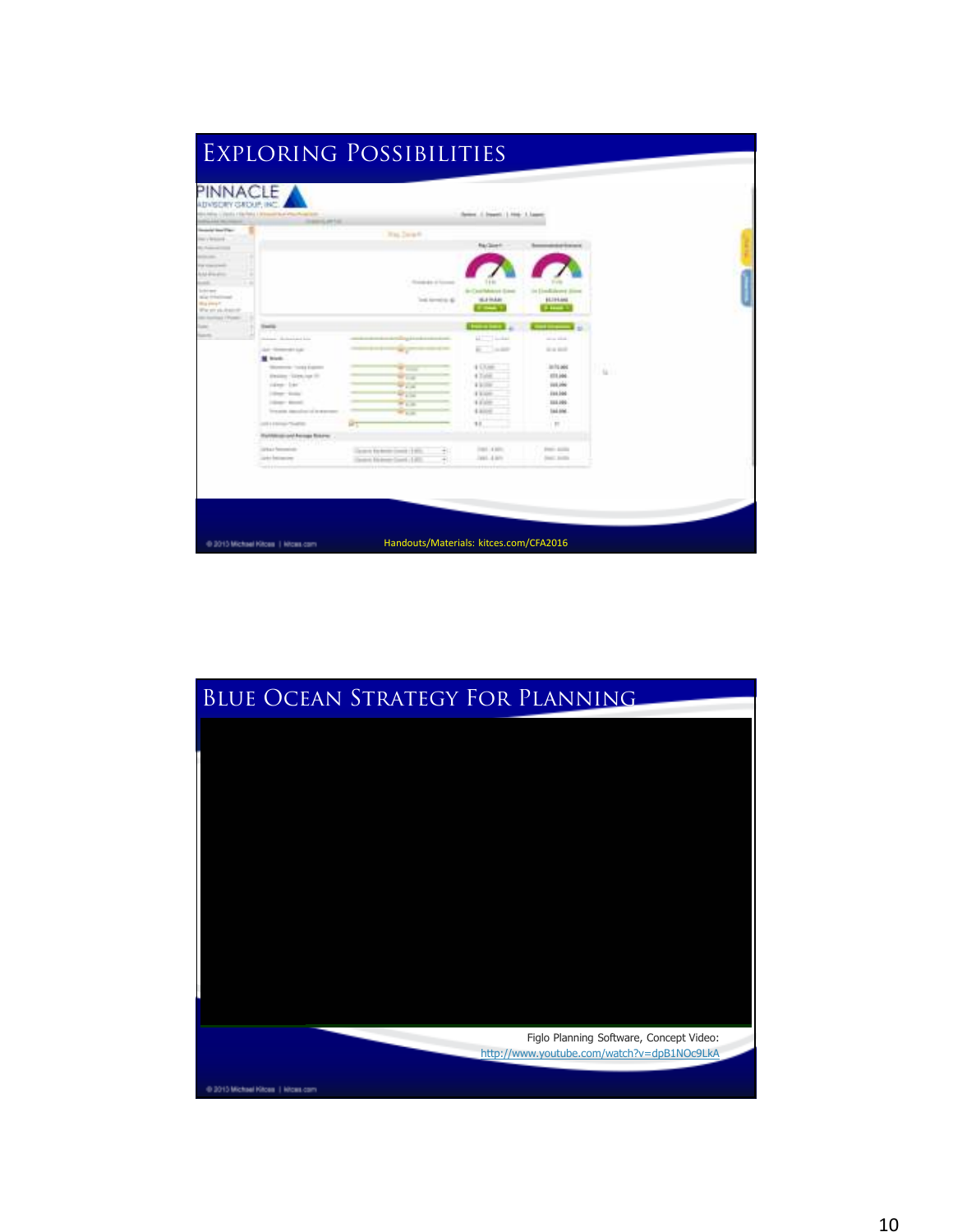

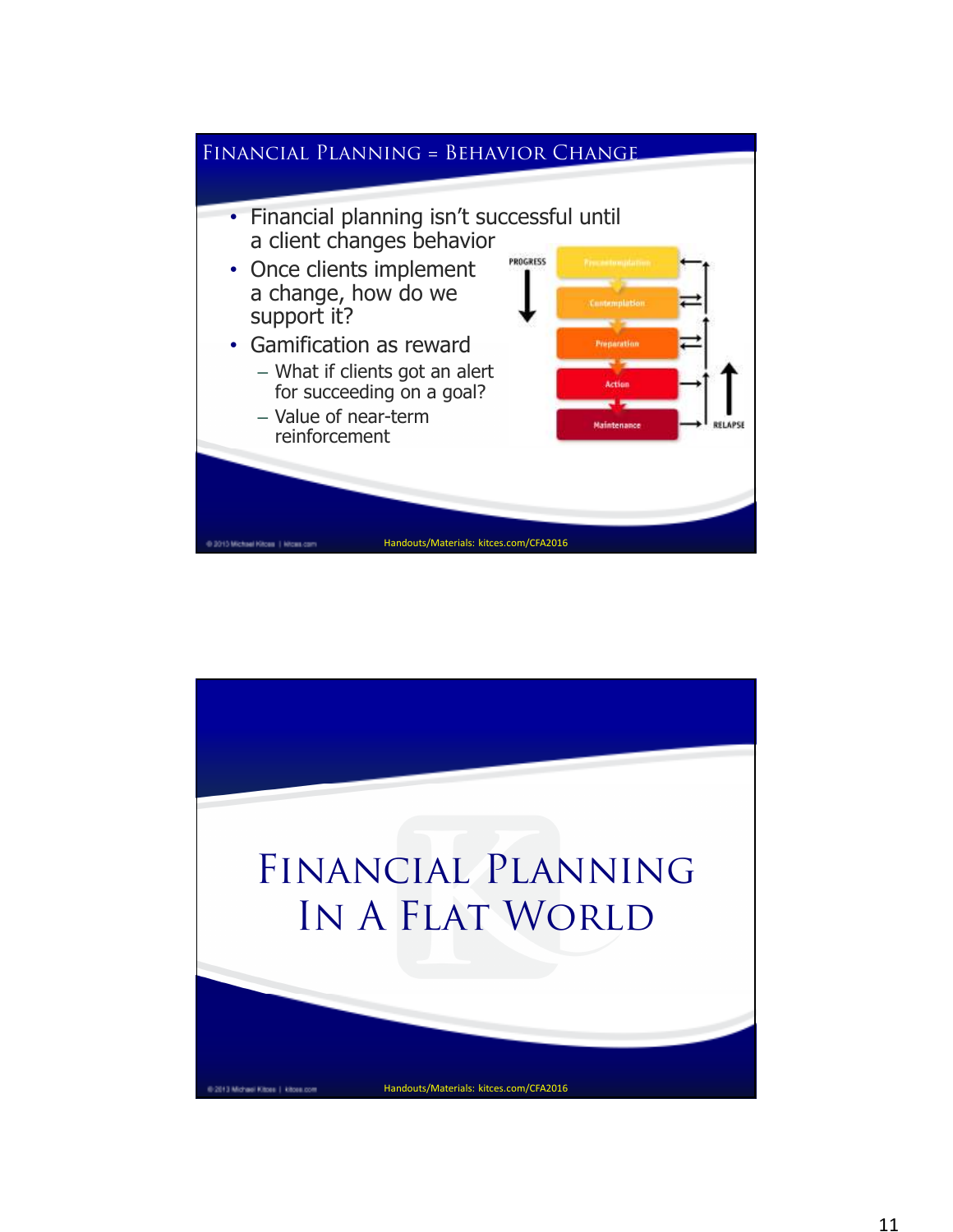

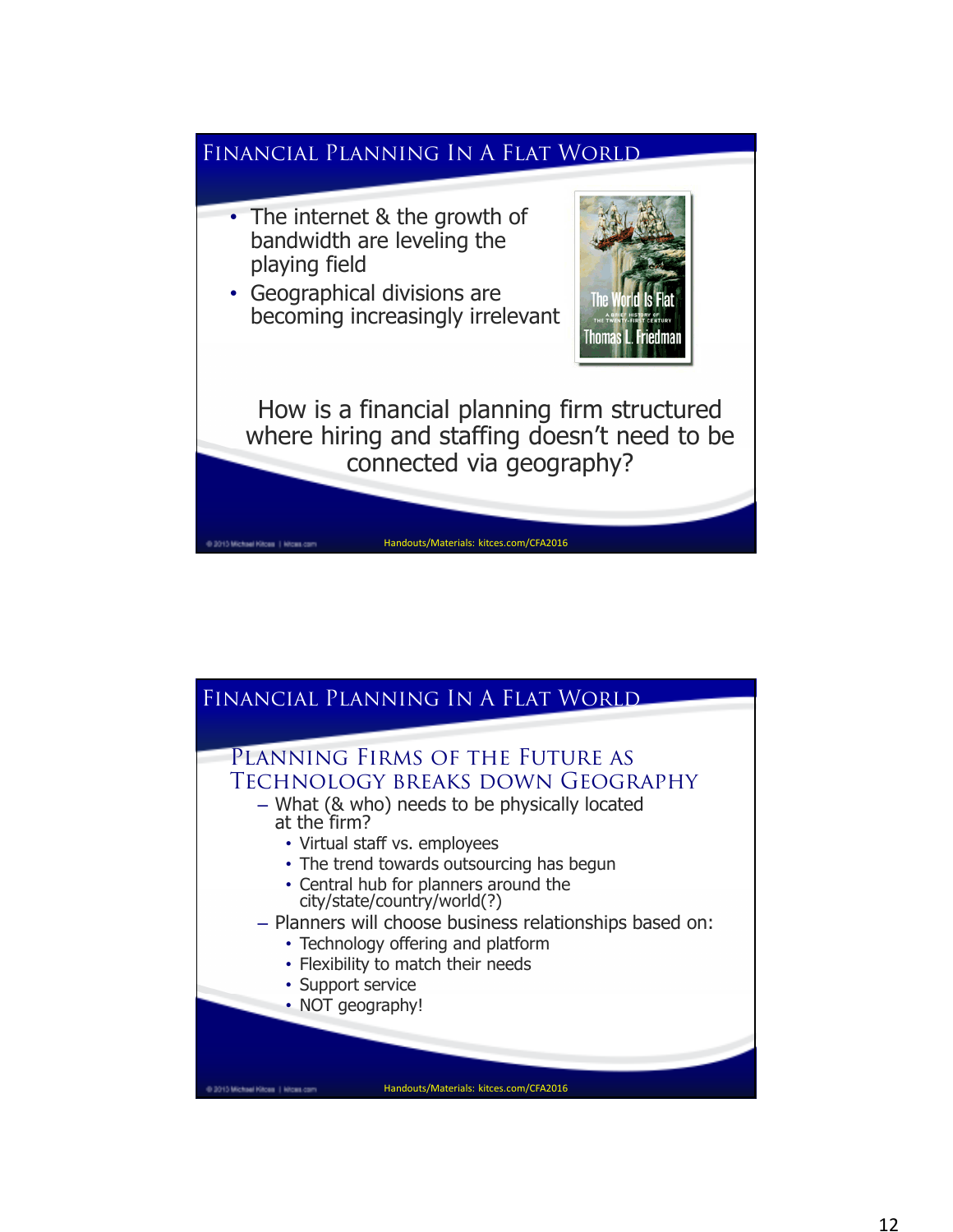

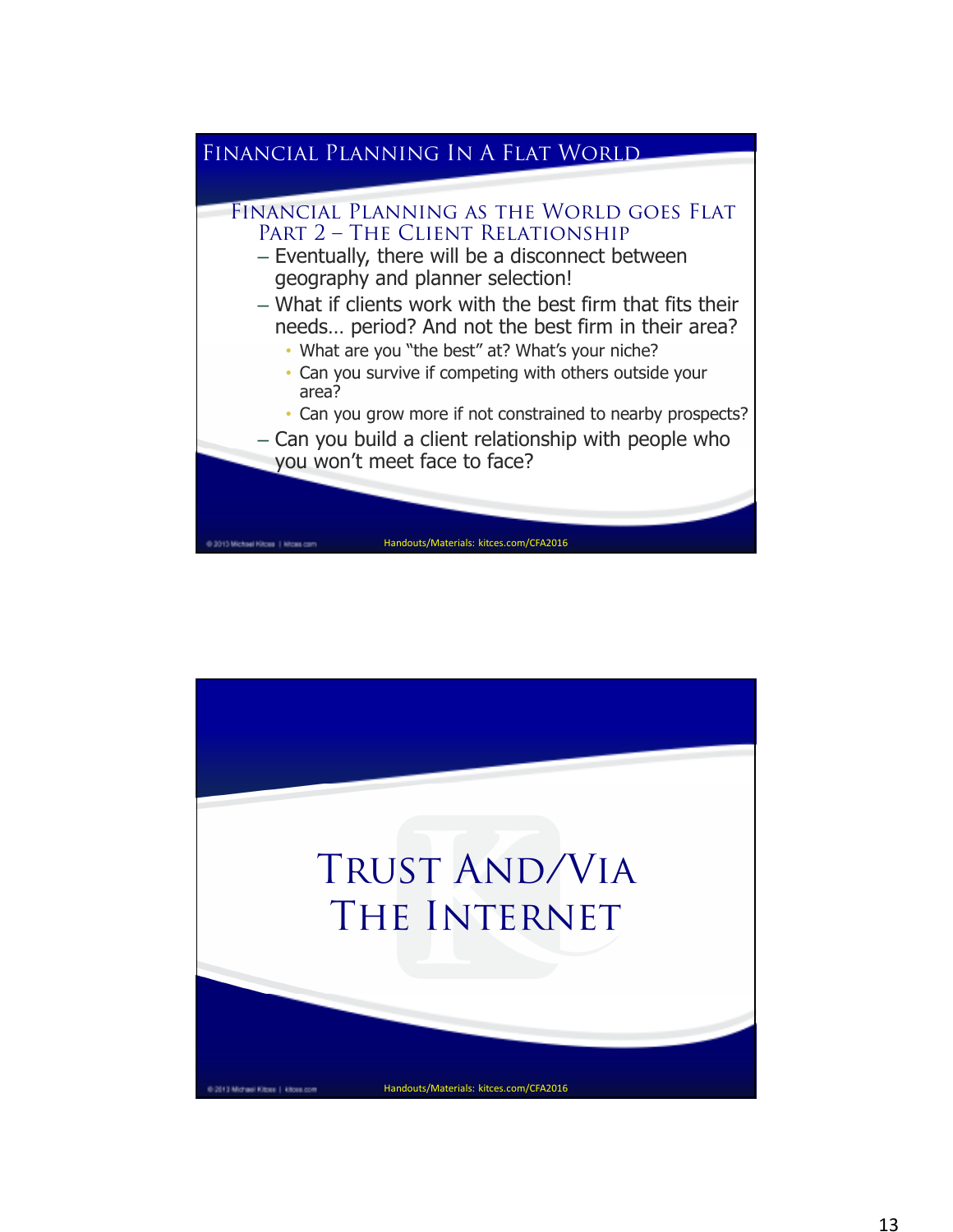

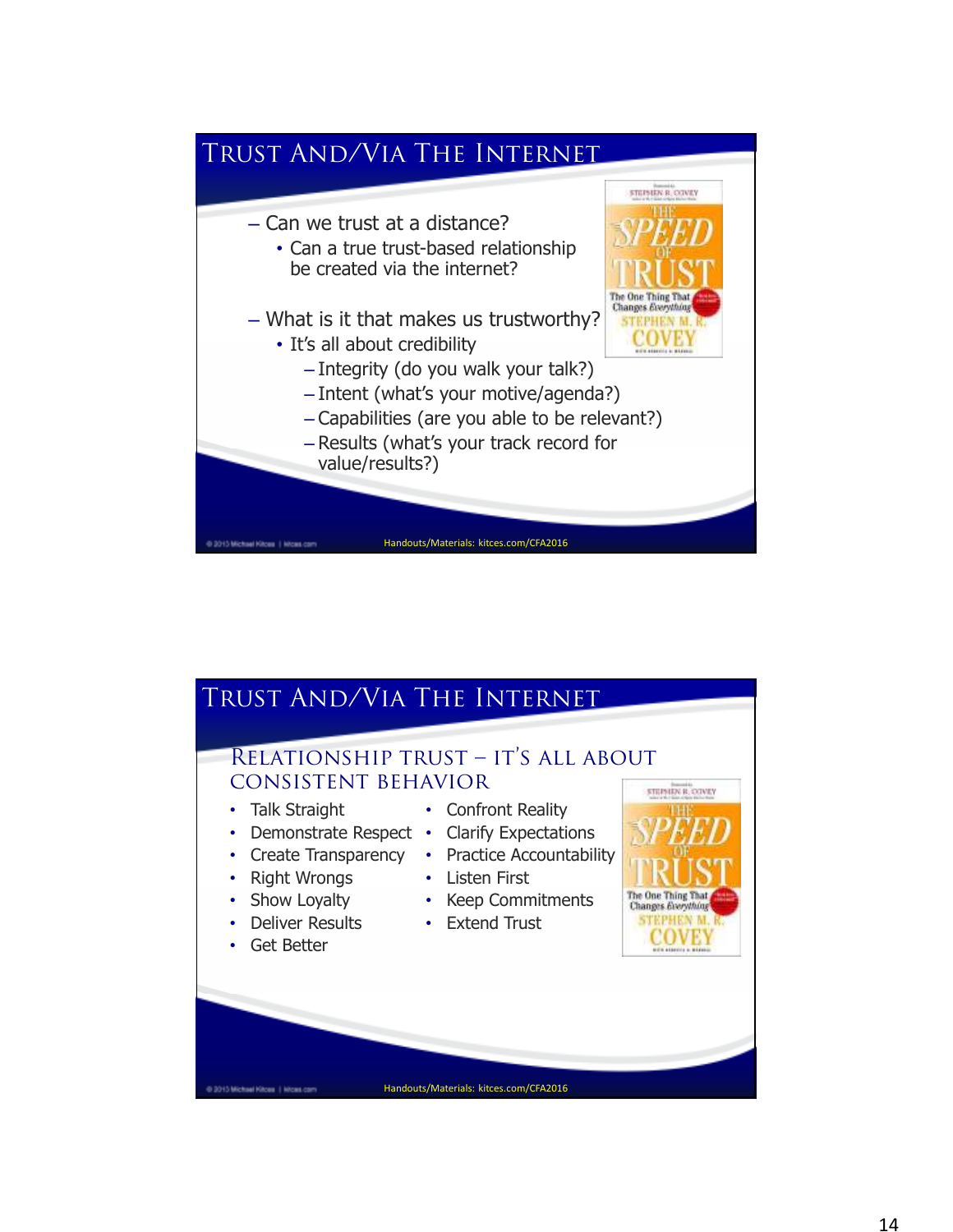

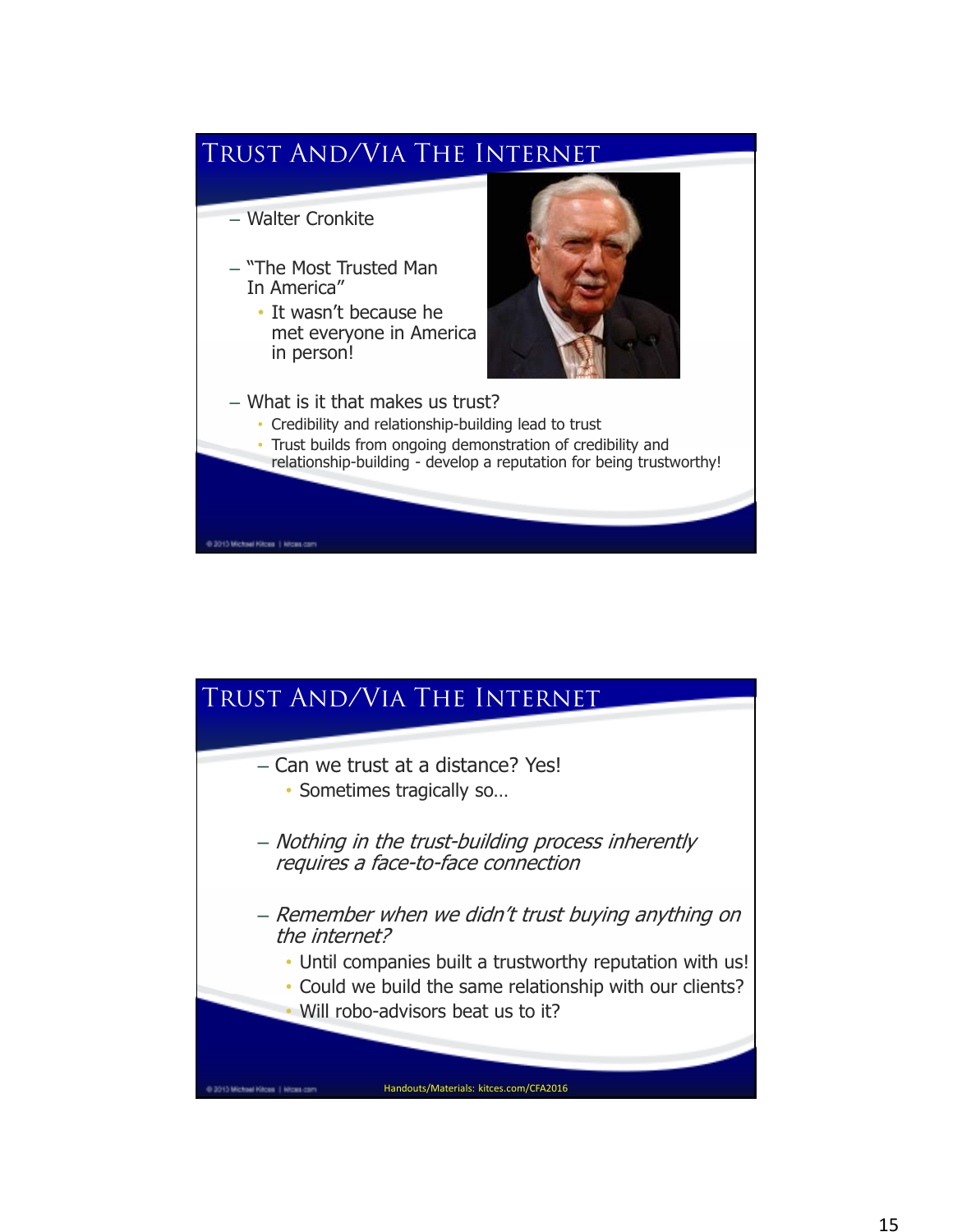

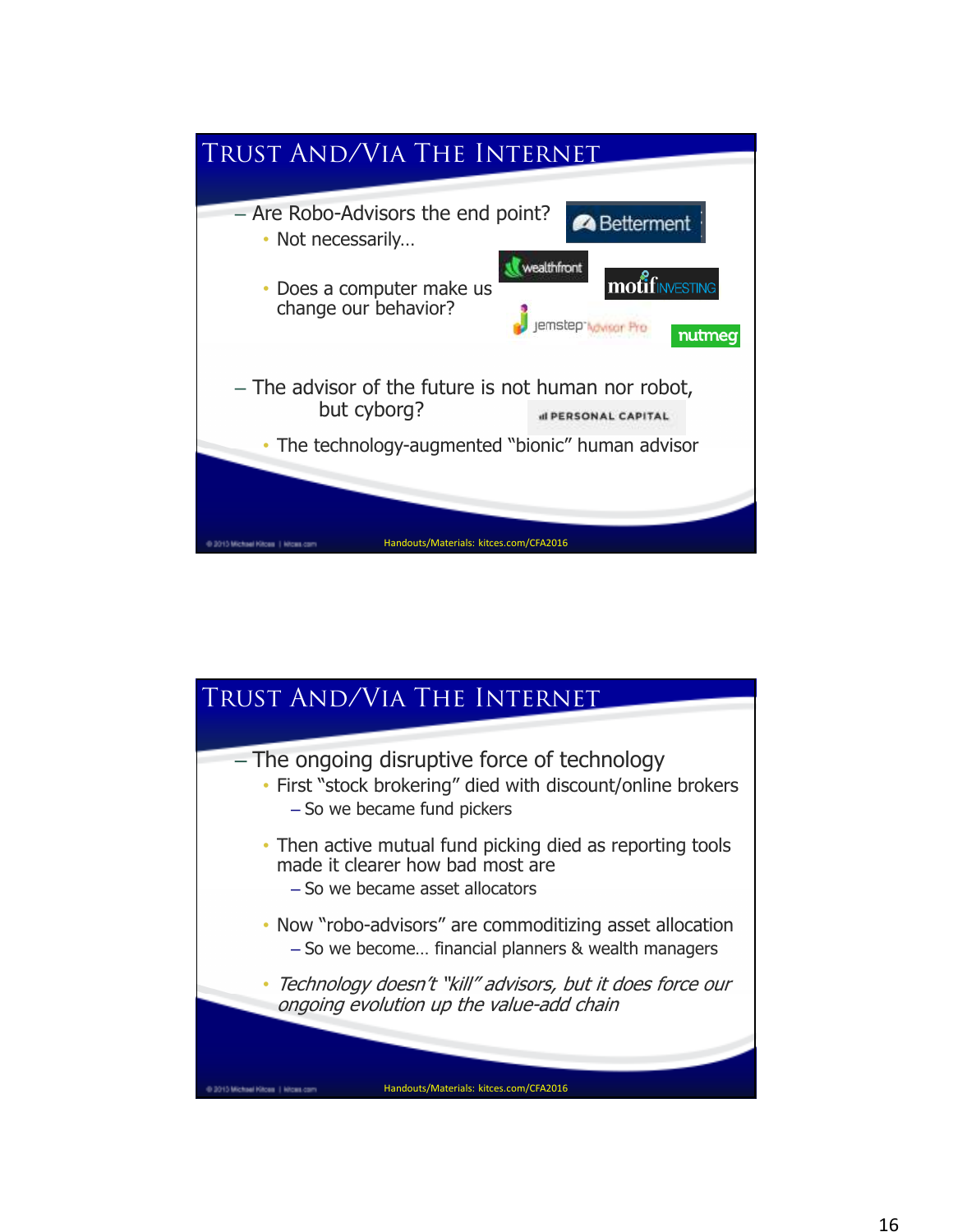

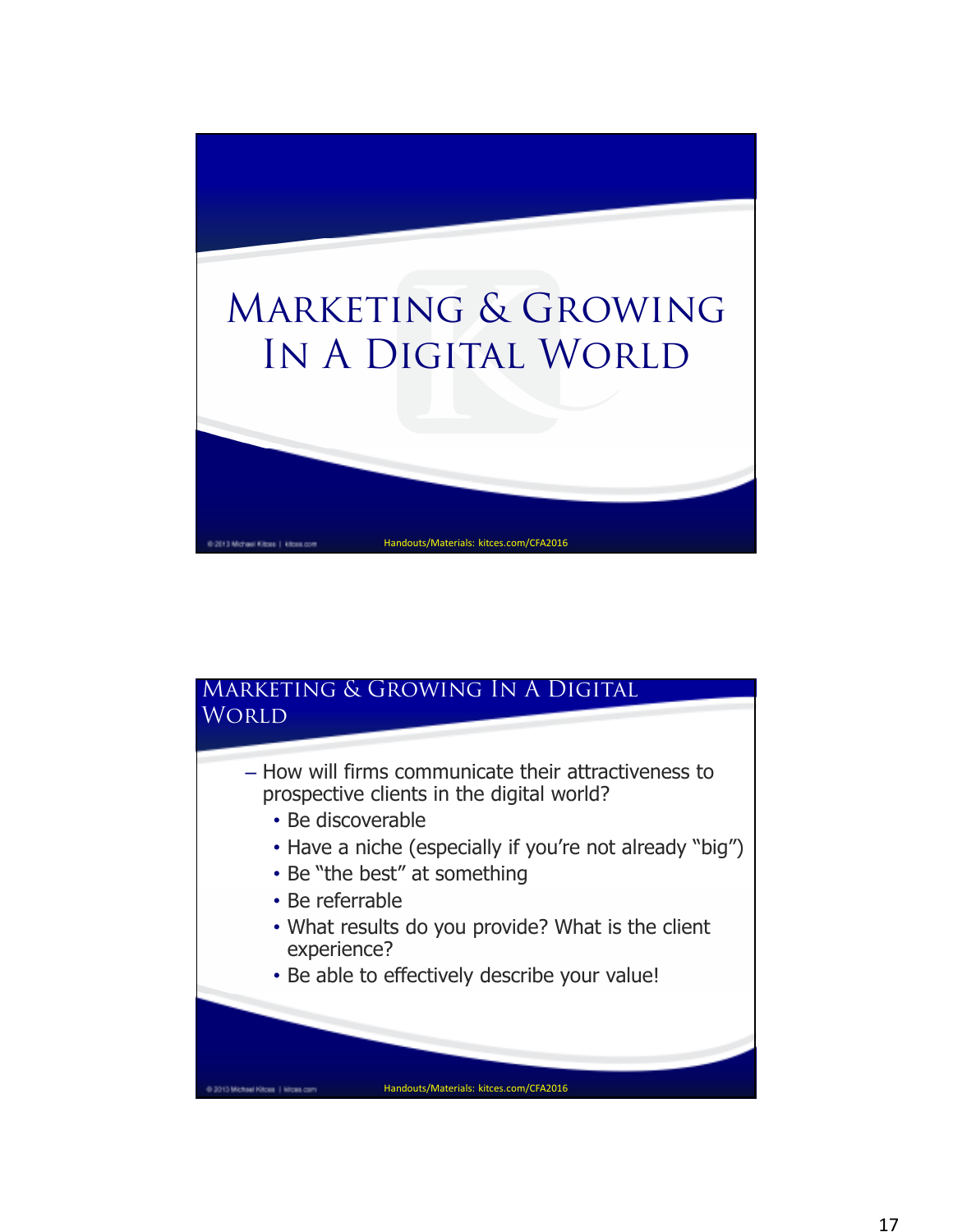

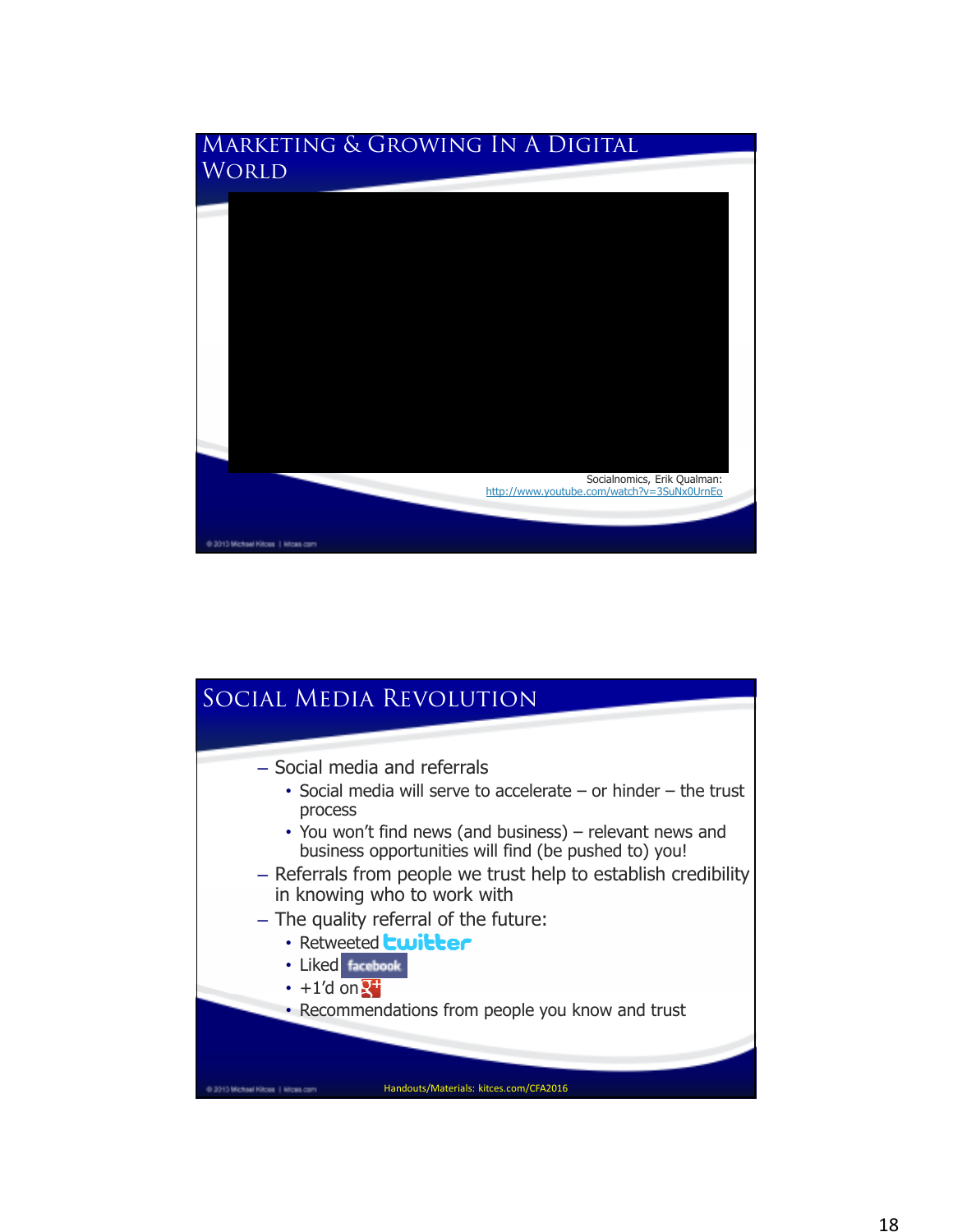

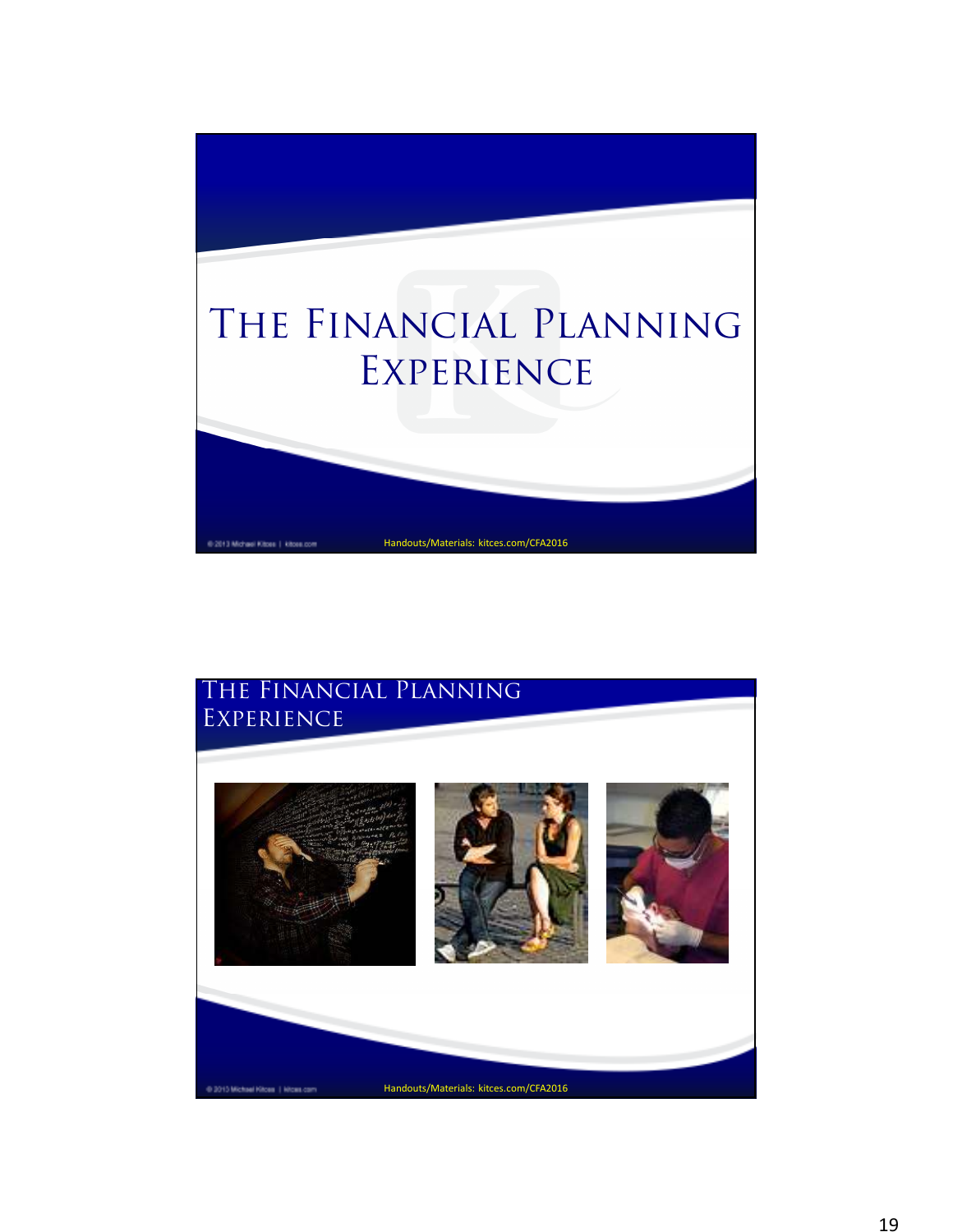